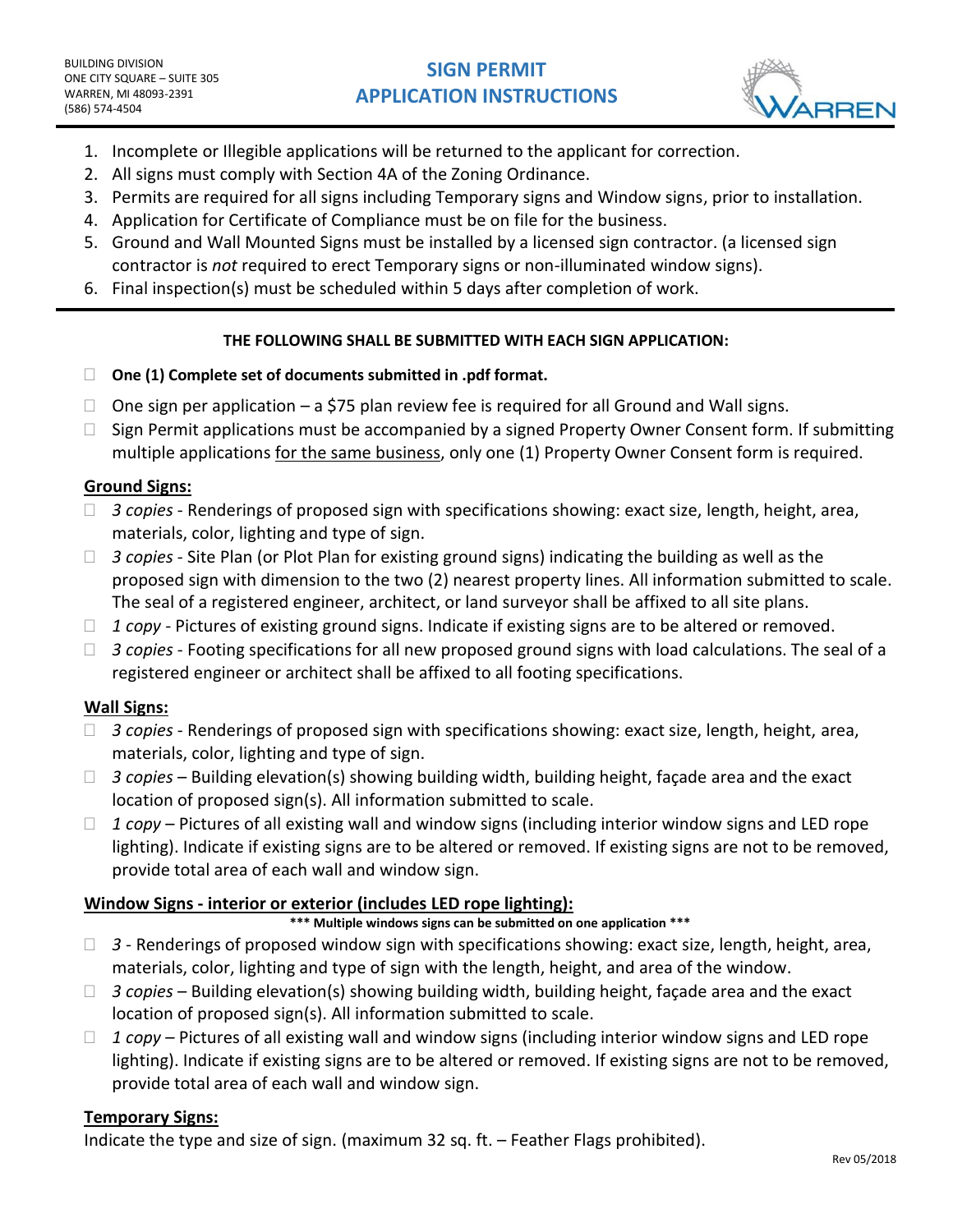## **EXAMPLES: WINDOW SIGNS AND MEASUREMENT OF SIGN AREA**

#### **Window Signs – Section 4A.28**

**Example 1 non-illuminated window sign:** Total non-illuminated window signage shall not exceed 50% percent of the window where it is placed.

**Example 2 illuminated window sign:** Total illuminated window signage, including rope lighting on the inside of a window, shall not exceed 25% percent of the window where it is placed.

#### **Example 3 Combination Illuminated/non-illuminated window sign:**

Total window signage shall not exceed fifty (50) percent of the window where it is placed.



#### **Measurement of sign area – Section 4A.16a**

**Examples 1, 2, and 3 -** *(No Frame):* The surface area of a sign is the area which encloses the limits of individual letters, words, symbols, graphics, numbers, lights, or message of the sign.

**Example 4 -** *(with frame):* The surface area of a sign is the area which encloses the limits of individual letters, words, symbols, graphics, numbers, lights, or message of the sign together with any frame.

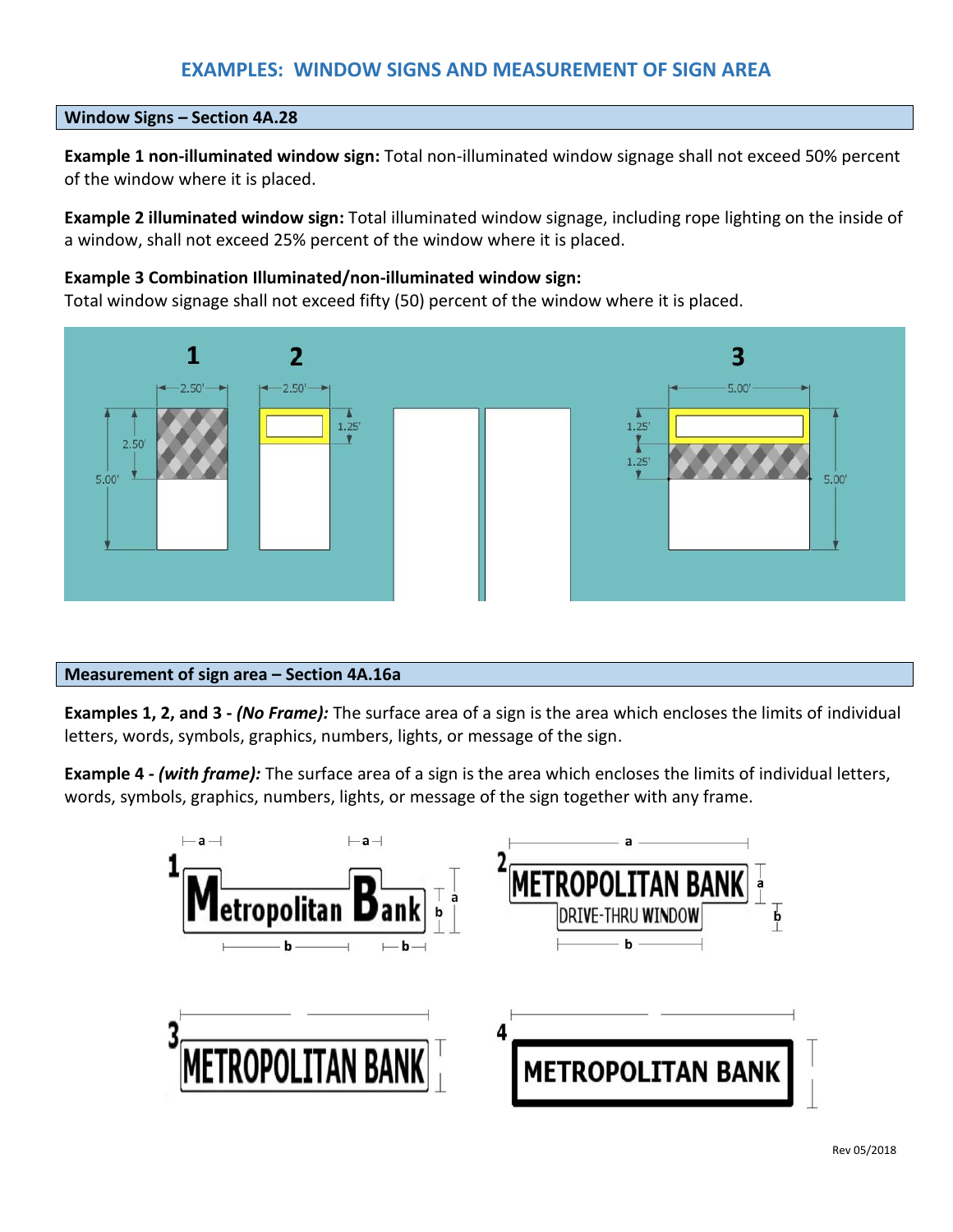

| $\mathbf{E}$             |                                                                                       |  |  |  |  |  |
|--------------------------|---------------------------------------------------------------------------------------|--|--|--|--|--|
|                          | (Property Owner or Authorized Agent)                                                  |  |  |  |  |  |
| <b>Hereby Authorize:</b> |                                                                                       |  |  |  |  |  |
|                          | (Applicant - Person/Entity authorized to apply for a sign permit)                     |  |  |  |  |  |
|                          | To submit application(s) for new proposed signage indicated below:                    |  |  |  |  |  |
|                          | $\Box$ Ground Sign(s) $\Box$ Wall Sign(s) $\Box$ Window Sign(s) $\Box$ Temporary Sign |  |  |  |  |  |
|                          | Sign(s) are to be installed at:                                                       |  |  |  |  |  |
| <b>Job Location:</b>     |                                                                                       |  |  |  |  |  |
|                          | (Property Address)                                                                    |  |  |  |  |  |

**As the property owner or authorized agent of the property owner, I hereby grant permission to the applicant named above to apply for the signage indicated above and secure the required permits. The work performed must meet all provisions of the State of Michigan construction codes and the City of Warren Zoning Ordinance.**

| (Property Owner or Authorized Agent Signature) | (Date)  |  |  |
|------------------------------------------------|---------|--|--|
| (Address)                                      | (Phone) |  |  |
| (Printed Name)                                 | (Title) |  |  |

Section 4A.24 - Owner permission.

No person shall erect, construct or place any sign, temporary or permanent, on the property of another without first obtaining permission of the property owner, agent or manager. For all signs over four (4) square feet in total area, written permission shall be filed with the Division of Buildings and Safety Engineering signed and dated by the owner, agent or manager granting permission and shall include the owner, agent or manager's address and telephone number.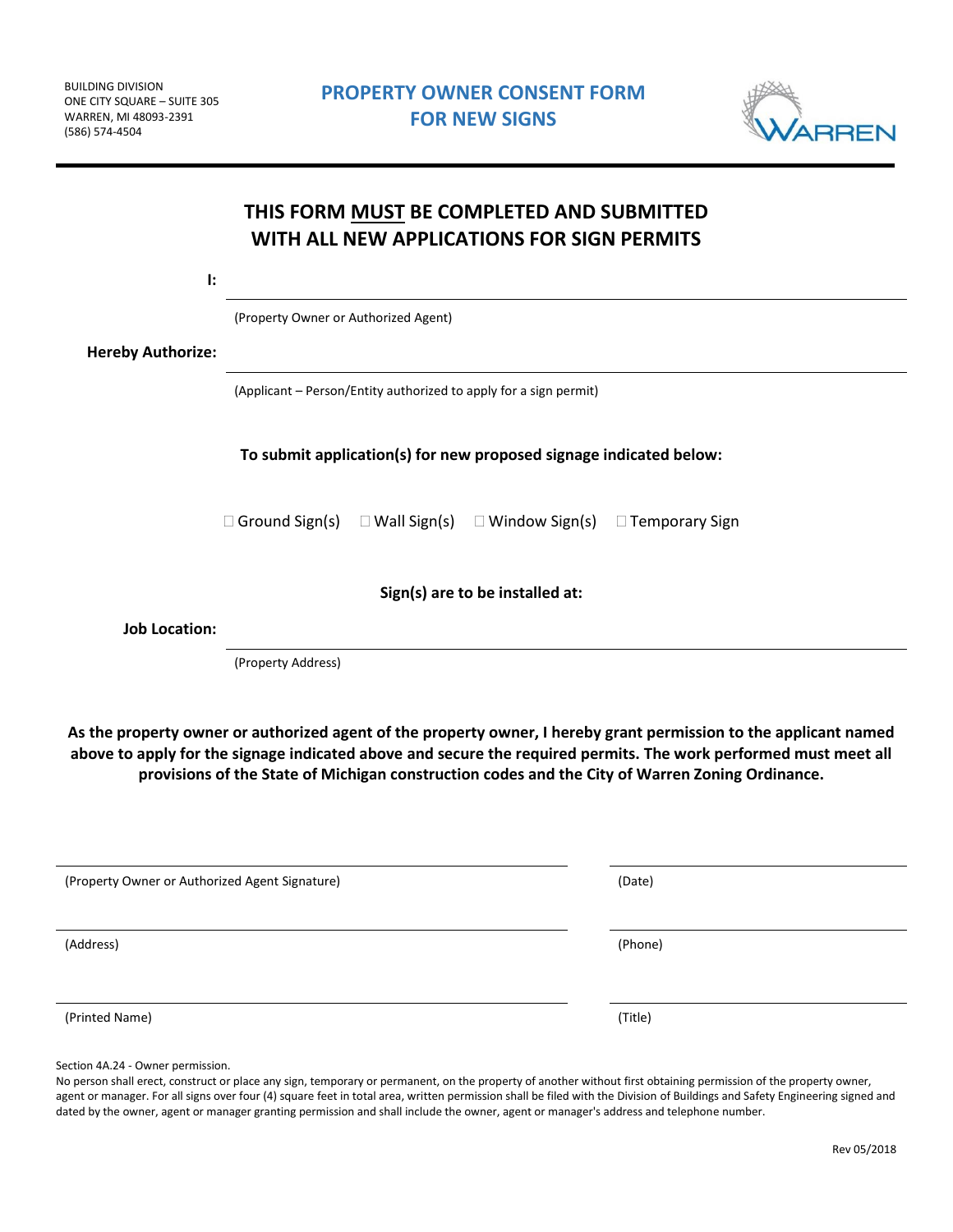

| Sign Location                                                                                                |                  | Parcel ID                                                                       |                                                         |                        | <b>Zoning District</b> |           |  |  |
|--------------------------------------------------------------------------------------------------------------|------------------|---------------------------------------------------------------------------------|---------------------------------------------------------|------------------------|------------------------|-----------|--|--|
| <b>Business Information</b>                                                                                  |                  |                                                                                 |                                                         |                        |                        |           |  |  |
| <b>Business Name</b>                                                                                         |                  |                                                                                 | <b>Business Phone</b>                                   |                        |                        |           |  |  |
| Address                                                                                                      |                  |                                                                                 |                                                         |                        |                        |           |  |  |
| City                                                                                                         |                  |                                                                                 | State                                                   |                        |                        | Zip Code  |  |  |
| <b>Applicant/Sign Contractor Information</b>                                                                 |                  |                                                                                 |                                                         |                        |                        |           |  |  |
| Sign Company Name                                                                                            |                  |                                                                                 | Phone                                                   |                        |                        |           |  |  |
| Address                                                                                                      |                  |                                                                                 |                                                         |                        |                        |           |  |  |
| City                                                                                                         |                  |                                                                                 | State                                                   |                        |                        | Zip Code  |  |  |
| Licensee                                                                                                     |                  |                                                                                 |                                                         |                        |                        |           |  |  |
| <b>Sign Type</b>                                                                                             |                  |                                                                                 |                                                         |                        |                        |           |  |  |
| Sign is:                                                                                                     |                  |                                                                                 | Sign Contains:                                          |                        |                        |           |  |  |
| $\square$ New<br>$\square$ Existing                                                                          |                  |                                                                                 | □ Electronic Message Center<br>$\Box$ LED Rope Lighting |                        |                        |           |  |  |
| Sign Type *                                                                                                  |                  |                                                                                 |                                                         |                        |                        |           |  |  |
| Ground<br>$\Box$ Wall                                                                                        | $\square$ Window | $\Box$ Temporary                                                                |                                                         | $\Box$ Other (specify) |                        |           |  |  |
| <b>Sign Information</b>                                                                                      |                  |                                                                                 |                                                         |                        |                        |           |  |  |
| Sign Height                                                                                                  | Sign Width       |                                                                                 | Total sq. ft.                                           |                        |                        |           |  |  |
| Under clearance                                                                                              |                  | Illuminated? □ Yes<br>Face Change Only?<br>$\Box$ No<br>$\Box$ Yes<br>$\Box$ No |                                                         |                        |                        |           |  |  |
| Has a variance been granted by the Zoning Board of Appeals?<br>$\Box$ No<br>$\Box$ Yes Date:                 |                  |                                                                                 |                                                         |                        |                        |           |  |  |
| Business has a Certificate of Compliance? □ Yes<br>$\Box$ No<br>Multi-Tenant Building?<br>$\square$ Yes      |                  |                                                                                 |                                                         |                        |                        | $\Box$ No |  |  |
| * Applications for ground signs:                                                                             |                  |                                                                                 |                                                         |                        |                        |           |  |  |
| Provide pictures of all existing ground signs. Indicate if they are to be altered or removed. Any existing   |                  |                                                                                 |                                                         |                        |                        |           |  |  |
| ground sign that is to remain must be listed with height, width, location of sign and picture.               |                  |                                                                                 |                                                         |                        |                        |           |  |  |
| * Applications for wall and window signs:                                                                    |                  |                                                                                 |                                                         |                        |                        |           |  |  |
| List all existing wall and window signs. Indicate if they are to be altered or removed. Any existing wall or |                  |                                                                                 |                                                         |                        |                        |           |  |  |
| window sign that is to remain must be listed with height, width, location of sign and picture.               |                  |                                                                                 |                                                         |                        |                        |           |  |  |

I hereby certify that there are no existing signs except those indicated on this application or that any sign(s) required for removal will be removed before any new sign(s) are installed. I hereby certify that all information provided herein is true and correct and I acknowledge compliance with all requirements of the zoning district and Zoning Ordinance 4A: Signs. **I agree to schedule final inspections within 5 days of completion of work.**

Applicant Signature

Date: